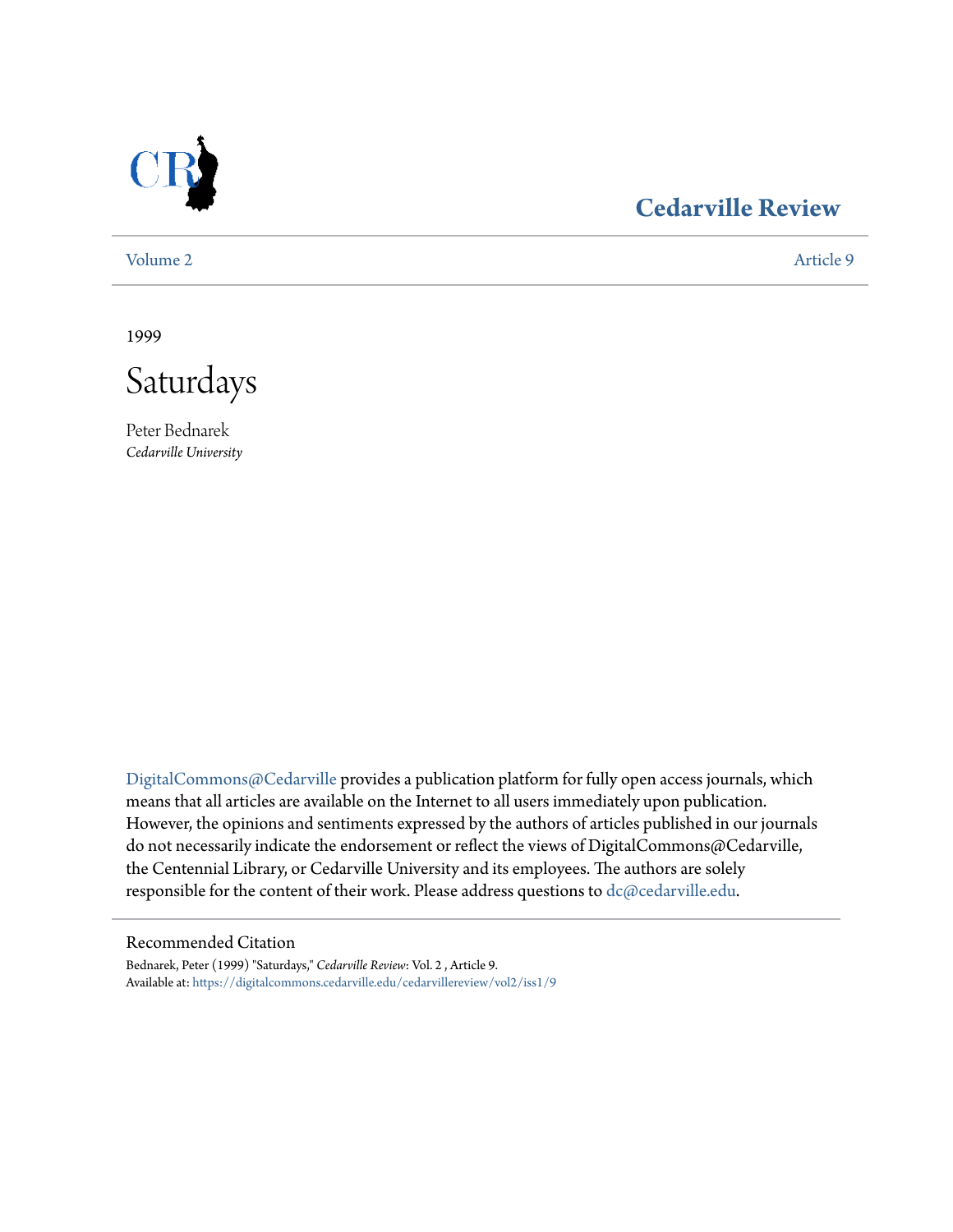# Saturdays

Browse the contents of [this issue](https://digitalcommons.cedarville.edu/cedarvillereview/vol2/iss1) of *Cedarville Review*.

### **Creative Commons License**  $\bigcirc$  000

This work is licensed under a [Creative Commons Attribution-Noncommercial-No Derivative Works 4.0](http://creativecommons.org/licenses/by-nc-nd/4.0/) [License.](http://creativecommons.org/licenses/by-nc-nd/4.0/)

Follow this and additional works at: [https://digitalcommons.cedarville.edu/cedarvillereview](https://digitalcommons.cedarville.edu/cedarvillereview?utm_source=digitalcommons.cedarville.edu%2Fcedarvillereview%2Fvol2%2Fiss1%2F9&utm_medium=PDF&utm_campaign=PDFCoverPages)



Part of the <u>[Creative Writing Commons](http://network.bepress.com/hgg/discipline/574?utm_source=digitalcommons.cedarville.edu%2Fcedarvillereview%2Fvol2%2Fiss1%2F9&utm_medium=PDF&utm_campaign=PDFCoverPages)</u>

This essay is available in Cedarville Review: [https://digitalcommons.cedarville.edu/cedarvillereview/vol2/iss1/9](https://digitalcommons.cedarville.edu/cedarvillereview/vol2/iss1/9?utm_source=digitalcommons.cedarville.edu%2Fcedarvillereview%2Fvol2%2Fiss1%2F9&utm_medium=PDF&utm_campaign=PDFCoverPages)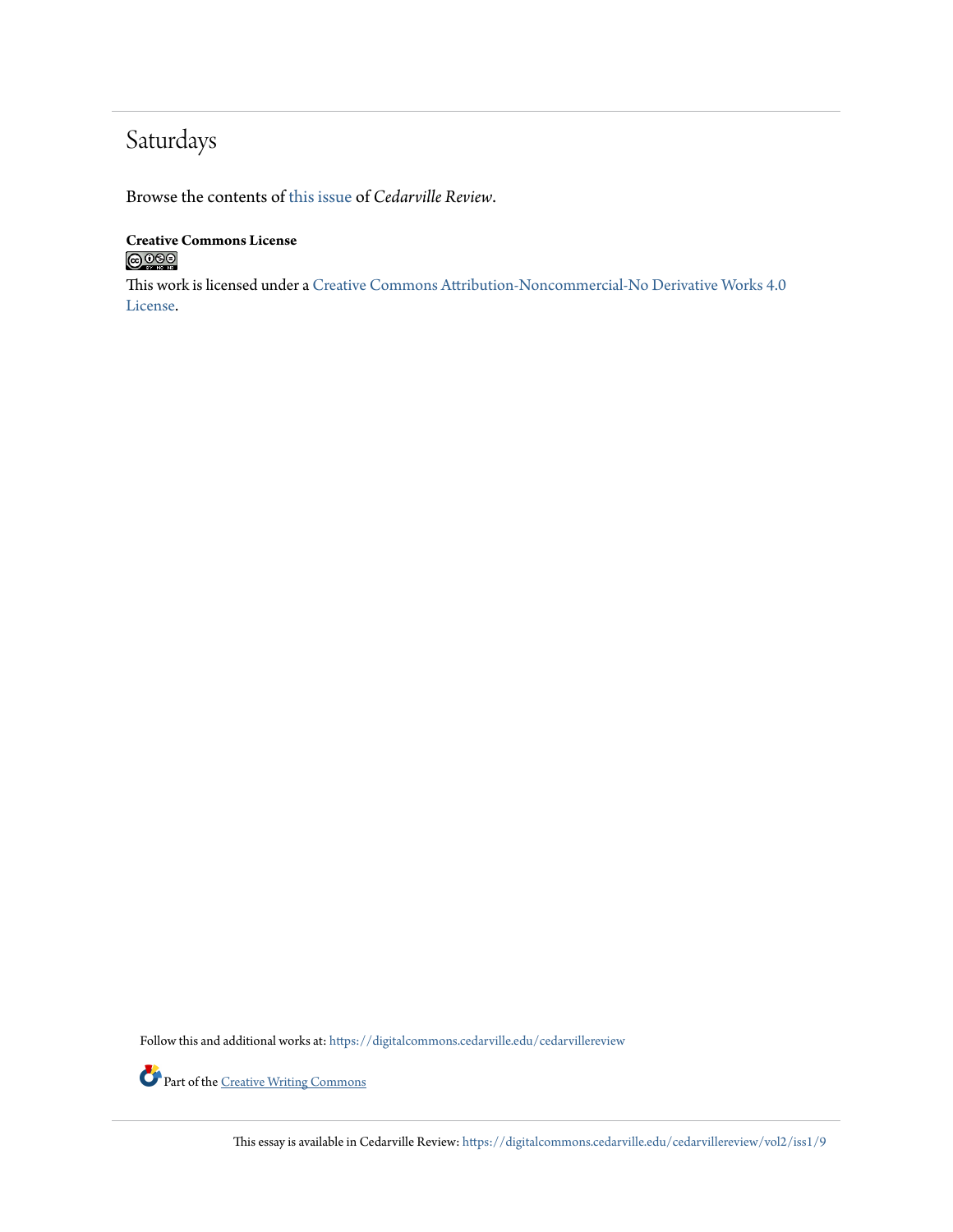## *Peter Bednarek*

## **Saturdays**

I remember getting up early on Saturday mornings during the spring, summer and fall, months — what seemed like every weekend for the same ritual. My Dad was always the first one out. My brother Dave and I usually woke to the gulping sound of him starting up a chainsaw or the crunching of our gravel driveway as he shuffled vehicles on it. We pulled on our work jeans and laced up old boots before we headed downstairs to eat multiple bowls of Cheerios. Sitting at the counter, looking towards the sink I could see the evidence of Dad's breakfast — one glass of orange juice which he usually drank in his office.

As soon as breakfast was over I threaded my belt through the loops and hung my jackknife in its worn leather case on my right side. I never went out for a Saturday in the woods without my four-inch, stainless steel lockblade. It was one of the larger, more deliberate purchases of my youth and aside from considering it an essential tool for the day's tasks it was almost a part of my personality. I still take it out of its case today when I camp and hike — usually to spread peanut butter or something, but I don't wear it on my belt anymore. Knife in place, comfortable work clothes on, Dave and I found ourselves out on the driveway getting things ready.

It must have rained some of those days, but I only have an image of cool mornings as the morning sun started to hit our backs and dry out the dewy lawn. Standing there watching Dad tinker with the two or three chainsaws and various parts littered about on the tailgate of the F-250, not fully awake yet, we looked on with hazy expressions as the fresh morning air started to invade our sleepiness. He was tightening chains and pouring in the mixed gas from the old, green wine jug - grease and last week's sawdust already clinging to everything in the vicinity of the truck. Dad would tighten the caps and crank on the saws with all the strength in his right arm. I remember watching the muscles in his face tighten into knots, pulling his lips back and showing all his teeth, his eyes squinting tightly with every pull — and me thinking I would never be strong enough to start those saws. There is something about the gaggy-sounding chug of a chainsaw just before it hits its healthy whine that whenever I hear it, reminds me of my Dad. I watched the cloud of blue smoke envelope him once he got one going and smile because he always got one going. The saws were old (Dad applied the same

#### **page 38** *Peter Bednarek*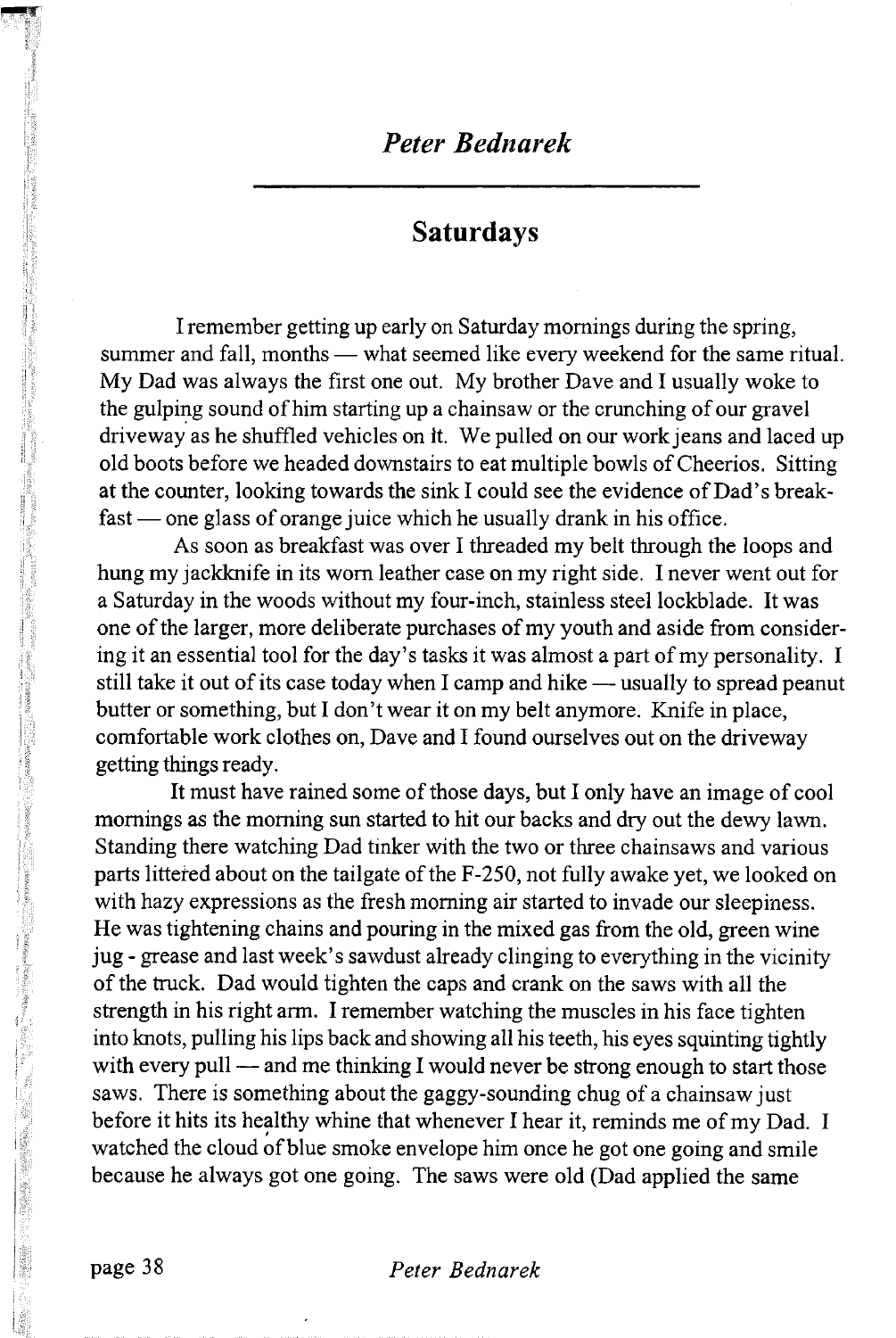principle to chainsaws as he did to cars — never buy new) and we usually only had one working at a time, but one always worked. I realized at an early age that I was not mechanically minded (though it took a few mishaps — such as the time I disassembled most of the vital components of the riding lawnmower in an attempt to remove the blades) and I always wondered who taught him about fixing everything — what would I do some day when I had a problem with a car, or chainsaw for example? I watched closely hoping to learn something.

Once Dad was satisfied that one of the saws could perform — at least for the morning — we were off to get the tractor started. Tractor driving was an acquired ability that I was always proud of. Dave and I both loved to drive the tractor and we had inadvertently developed a rule that time in the driver's seat was to be divided exactly evenly. Although there was a time when riding in the wagon was fun, such things did not interest us nearly as much after we could drive.

The tractor became a focal point in my memory for some of the most intense conflicts of my young life. Even though we are very different, I only remember a few, rare instances in which Dave and I didn't get along; it seems like most of them had to do with unequal driving time on Saturdays. Dad tried to stay out of the competition because he knew we would take any partiality on his part as an indication that he thought one was better qualified than the other - this would be catastrophic. In our minds better qualified meant better worker, and with both of us wanting to prove greater loyalty to the day's task... Well, you can see the conflict.

「大きなので、そのことをもちます。そのことをもっていることです。そのことは、そのことになっている。そのことは、そのことは、それで、そのことに、そのことに、そのことになることになっている。そのことは、そ このことには、そのことには、そのことは、「この間違うので、そのことに、「自然のことは、自然のことは、「自然のことは、「自然のことは、「自然のことは、「自然のことは、「自然のことは、「自然のことは、「自然のことは、「自然のことは、「自然のこ

My brother is three years younger but every privilege I grew into seemed to become effectual for him at the same time. To this day he gloatingly adds to any argument about who is the better worker (and we have these often), that he was driving a tractor three years earlier than I (as if it was because of some inherent "work gene" that he is blessed with). Working hard on Saturdays seemed elevated to the status of a virtue for my brother and I.

Monitoring minutes behind the wheel as placidly as we could (so Dad wouldn't see us arguing), we would go on with the work. We had two methods for laying a dead tree on the ground so it could be cut into lengths and hauled to the shed by Dave and me. The first was for dad to simply cut it down, and although this method had its own set of tricks and could provide a low level of viewing pleasure for Dave and I, the more complicated and infinitely more enjoyable option was to pull it over with the tractor.

Dad hoisted the aluminum ladder as high as it would go by pushing on the rungs with one hand and pulling down on the red cord with the other, leaning it towards the narrow trunk near the top, snapping off dead branches that rained down on us. One of us backed the tractor up into a position close enough to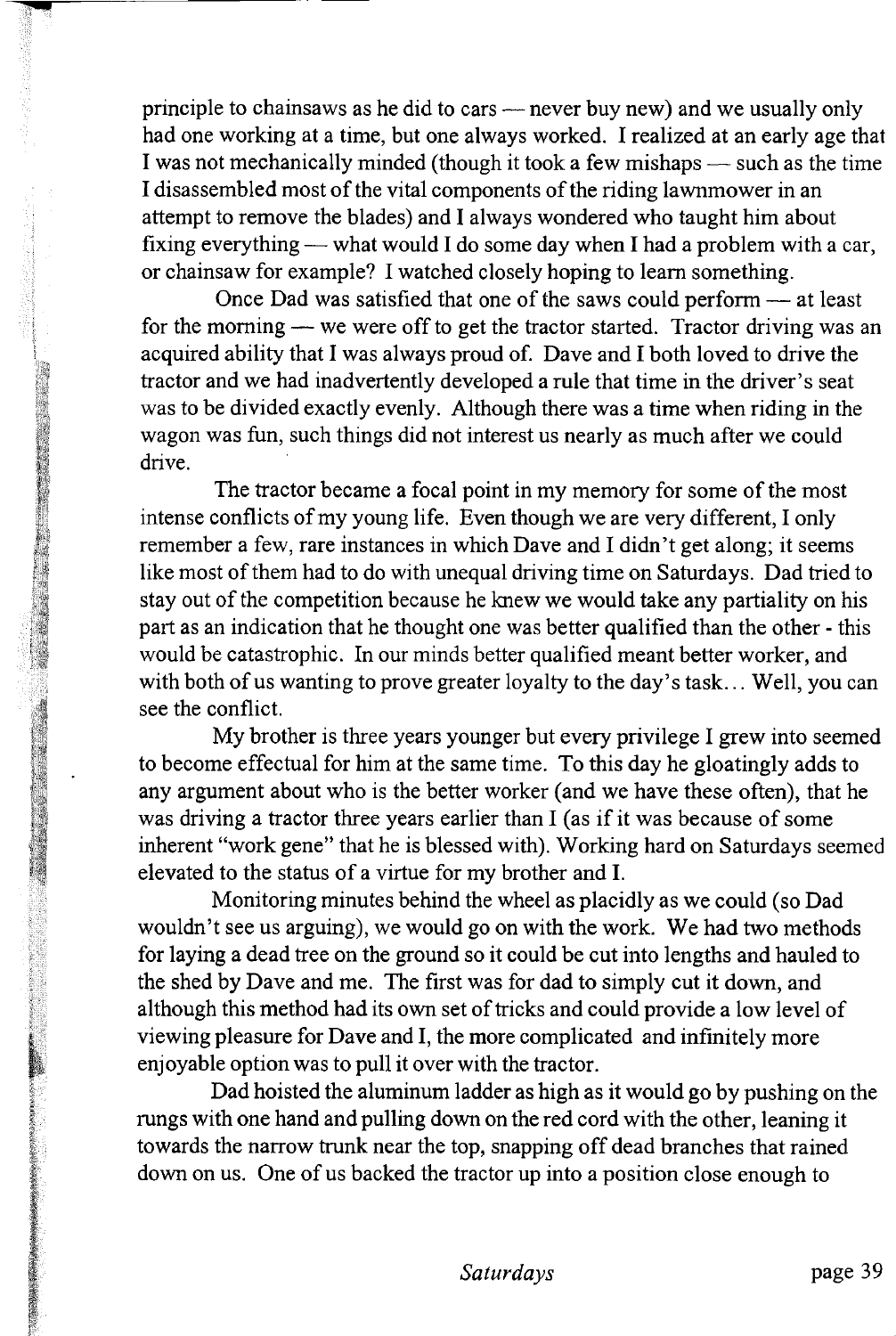attach the chain and cable. I used to think it very risky for Dad to stand at the top of the extension ladder with the limbs of those dead pine trees supporting his 225 pounds, trying to loop a heavy-duty chain around the trunk without losing his balance or snapping that crucial limb. I suppose if we still needed to go out and get wood this year Dad would have me climb up there and do it — and I wouldn't mind. Well, I wouldn't be scared, but I'm sure it would feel awkward — like I was treading on forbidden territory; there were just some jobs that only Dad could do.

There were a few other activities that we were forced to stand on the side and watch like using the chainsaws and driving the tractor to pull a tree out, but most of the Saturday morning jobs we had a chance to grow into. Our responsibility once the chain was rigged was to watch closely while sitting on the tractor hitch to provide weight as it rocked back and forth in rythmn with the conifer and then scream "timber" at its breaking point, making sure we could be heard over the drone of the engine (just in case someone unknown was in the woods). For some of the taller trees, Dad would be the only one on the tractor and we watched as he squeaked the tractor around nearby living trees that would sheild him so the dead one would miss him when it broke.

These were the interesting, exciting portions of the day and even though we wouldn't have gathered much wood for the winter, Dave and I would have been content to watch this part of the chore repeatedly. The real work began when Dad started the saw. The clouds of blue smoke and sawdust, coupled with the noisy gnawing of the chainsaw sent each of us into our own trance. As the morning sunbeams penetrated to the forest floor we would all three work steadily, in our own world — our own thoughts — lifting the logs and throwing them in the wagon, piling it high, disregarding the few that missed or fell off. That's another part of what was so great about Saturdays and outside labor. Nothing is exact, perfect, neat; things can lay where they fall and all that matters is the really big stuff like hauling the stumps and chopping the big logs, not the brush or twigs that get trampled and eventually blend back into the surroundings.

My thoughts were interrupted by the silence that flooded my world when the saw chugged to a stop. The successive *kerchunk* and *bang* of logs landing on the pile was broken by Dad's voice. "Let's quit for a coffee break and see what your mother has to eat." Saturday mornings were usually time for Mom to get baking done for the week and we would sit on the front porch sampling most of it along with our black coffee. I wasn't particularly drawn to the flavor of the coffee itself, but it was a part of the whole experience. That was just what men did when they got firewood. Dad always drank it black (of course I followed suit) and the taste managed to grow on me.

Back down in the woods we would keep working into the early afternoon,

#### **page 40** *Peter Bednarek*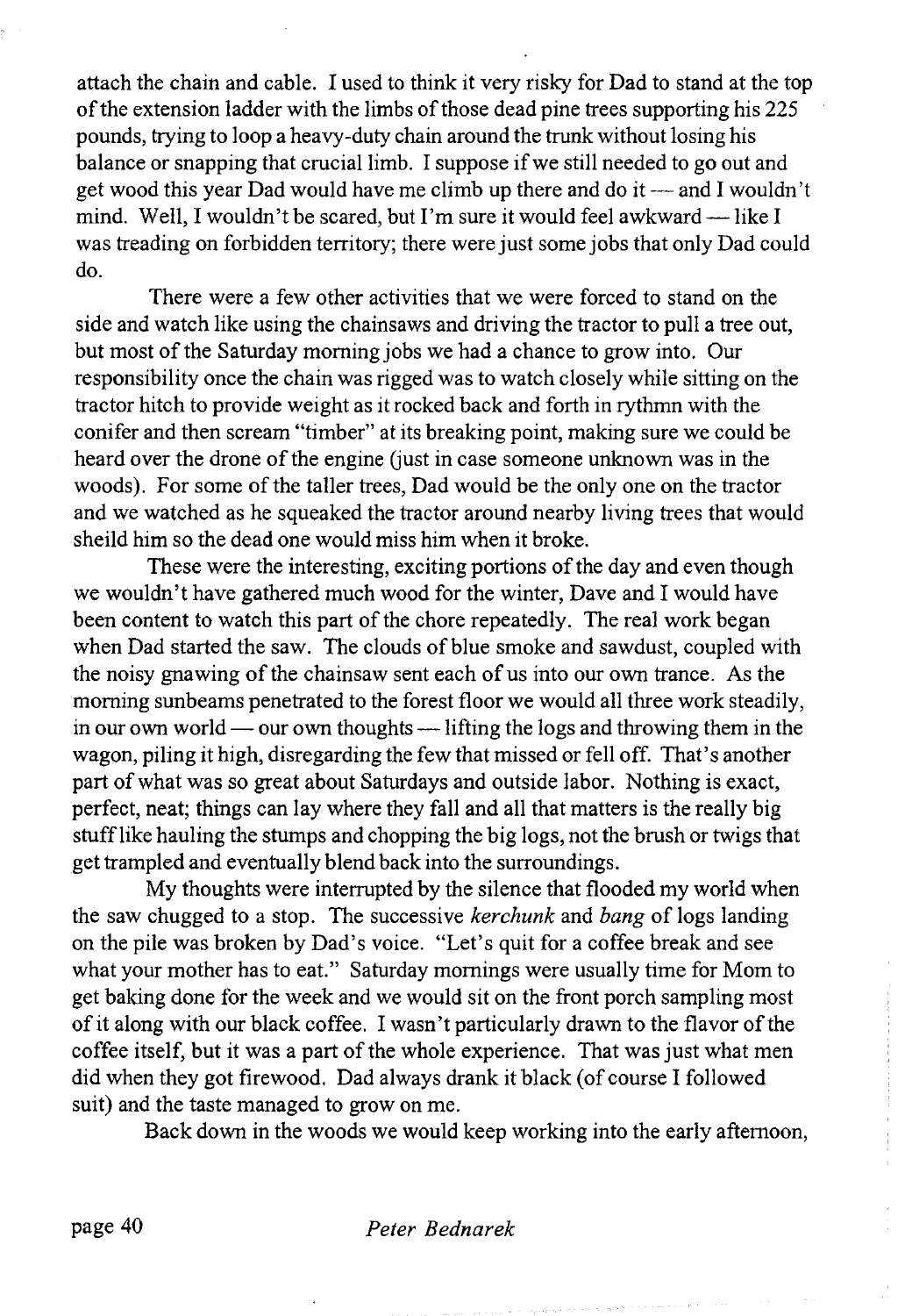my brother and I, hauling logs, stacking them elsewhere, and occasionally stopping to help with the take down of another tree. We broke for a quick lunch before continuing into the afternoon. We did a variety of tasks after lunch. If Dad felt that we had gathered enough chord for the day (or if he just got distracted) we would get involved removing stumps from earlier years.

This too, was an event. I lost all track of time when working with a stubborn system of roots. Experimenting with leverage and horsepower, adjusting the chain length and location, easing off the clutch or popping it to give quick tugs, I gained new insights and experience with each one. It was a learning process that never got old. I retrieved the chain hundreds of times after it slipped off and lashed back at the bucking tractor and pushed the tires out of their self-dug trenches. Countless times draining myself physically, but never tiring mentally. That was the beauty of it. Digging around the stumps with spades, hacking away with axes and hatchets, it was easy to work until dusk without realizing it.

When the sun finally had descended in the sky it was time for the bonfire. It seemed a sacred hour. By the end of the afternoon we would have accumulated a substantial pile of debris: stumps, branches, rotten wood. All this would be dragged and dumped on the large, permanent, charcoal stain on our driveway. I went inside to get the box of matches and wait for Dad to grab the red, 5-gallon gas can out of the garage. He would walk around the pile spilling its contents on the brush until the setting sun glinted off the wet sticks.

Dad struck a match and started moving away from the heap before flicking it into the center of the pile. In an instant our eyes would light up as we felt a warm rush of air and heard the deep, quick, "woof." In one thrilling moment the entire brown stack would blaze orange and red and not a second later the flames would land again and begin their consuming task. We spent the next few hours as it got darker cleaning up the equipment and putting the saws and vehicles away. Down in the woods it was getting impossible to see, but up on the driveway the fire cast illuminating strokes around the open area. We would go back to the fire and push it together and heave it higher, keeping it compact. Our faces were red and dry from the heat. Eventually we would allow our bodies to rest just leaning on our shovels standing back from the fire. Staring into its center, mesmerized by the glow, our sappy hands stuck to the wooden handles that still read "Bednarek" from bygone church workdays. This was the end of our workday. Standing there feeling the warmth reach me I felt satisfied, full, real, alive, complete. I knew that next week I would wake up early and start the day all over again, but for now, I could stand and enjoy the day for what it really meant.

Later on, inside, the satisfaction would linger. I feel like I fail in my aim because I don't mean to say that we all felt like a hard day's work is good for the